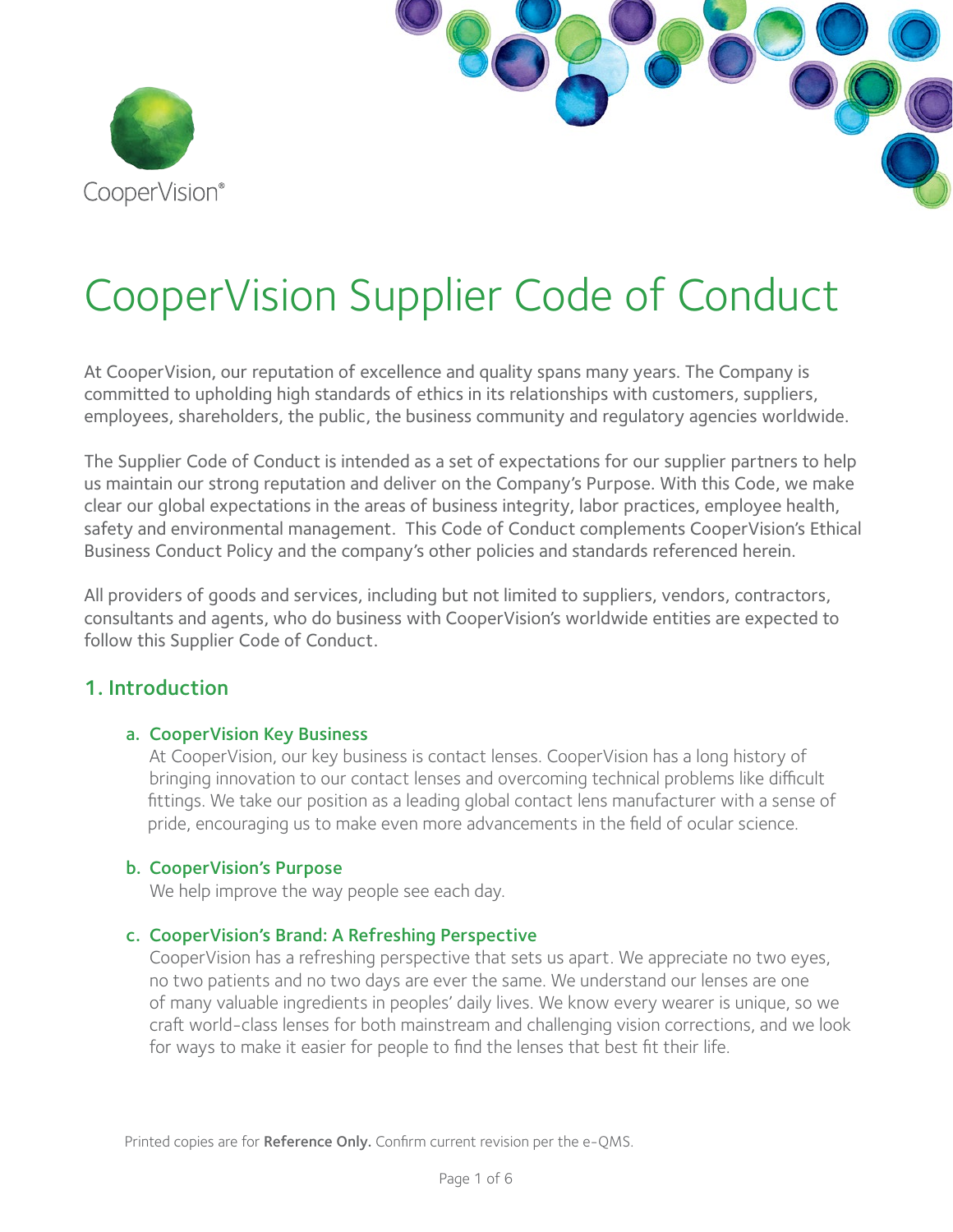

#### c. CooperVision's Brand: A Refreshing Perspective (continued)

 Our perspective also enables us to be a better partner. We listen. We understand the dynamics of our industry. We keep it simple. And we act with speed, flexibility, and nimbleness, always looking for new and better ways to support our customers and keep them up-to-date.

 In the end, we are committed to helping customers run and grow a successful business, and to keeping practitioners and wearers happy with our lenses and confident in CooperVision... today, tomorrow and beyond.

## 2. Key Expectations

#### a. General Principle

 Suppliers shall function in full compliance with the laws of their respective countries, the locations in which they operate and with all other applicable laws, rules, and regulations.

### b. Safe and Healthy Working Conditions

Suppliers must provide workers with a safe, clean and healthy work environment.

## c. Child Labor

 Suppliers shall employ only workers who meet the applicable minimum legal age requirement and must comply with all other applicable child labor laws. It is also expected that Suppliers will purchase materials and services only from companies which meet this requirement.

#### d. Forced Labor

 Suppliers shall not participate in human trafficking; use any indentured or forced labor, slavery or servitude or purchase materials or services from companies using forced, involuntary or slave labor.

#### e. Wages, Benefits and Hours

 Suppliers shall set working hours, wages, over-time pay and benefits in compliance with all applicable laws.

## f. Discrimination

Supplier must not permit unlawful discrimination or harassment of its employees.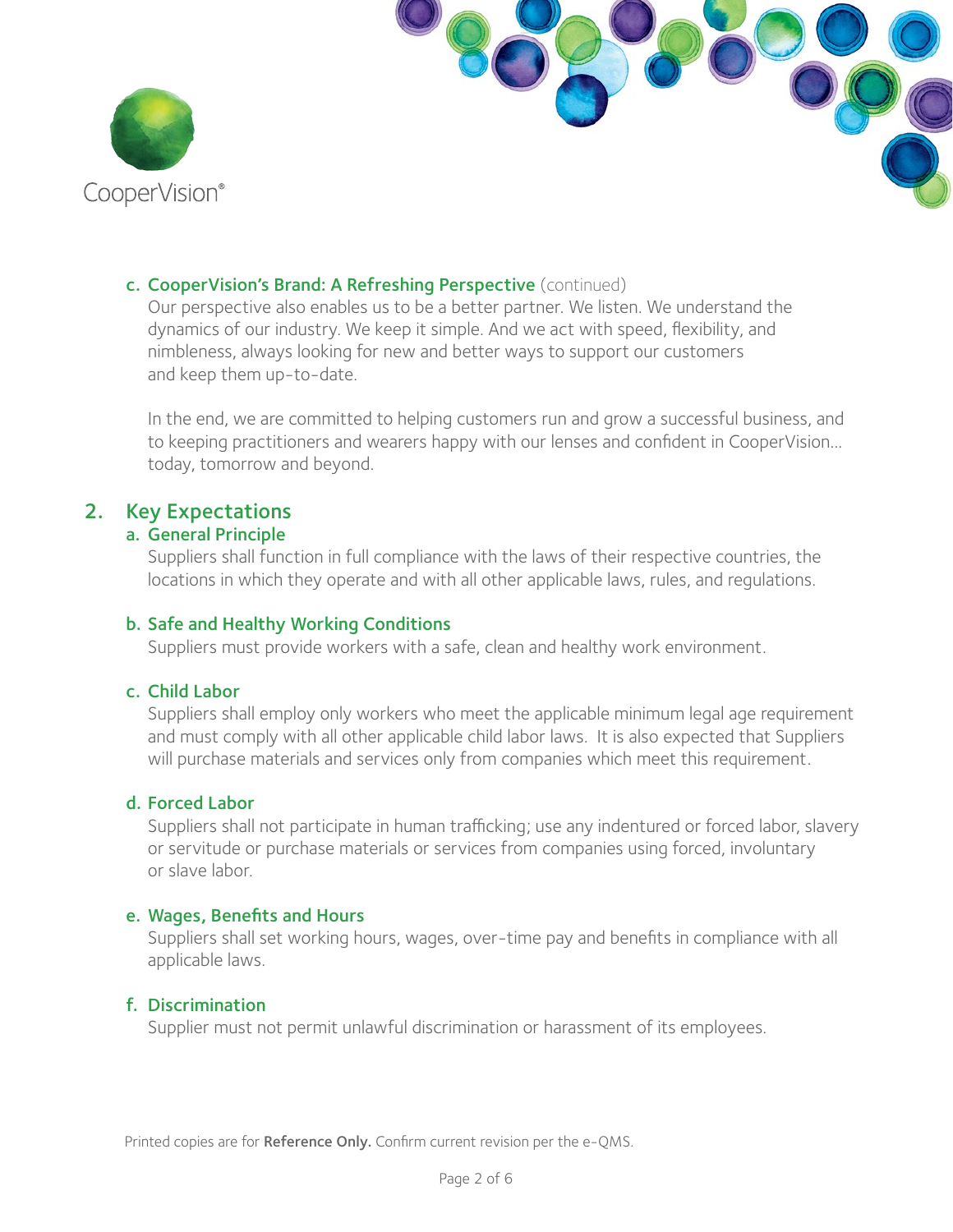

#### g. Freedom of Association

 Suppliers shall comply with all laws which confer to workers the right to join associations of their own choosing, refrain from joining associations, and to engage in collective bargaining.

#### h. Gift Policy/Conflict of Interest

 Suppliers are required to observe CooperVision's policies regarding gifts, entertainment and conflict of interest when dealing with CooperVision employees.

#### i. Anti-Corruption

 Supplier will comply with the United States Foreign Corrupt Practices Act (see website: www. justice.gov/criminal/fraud/fcpa/) and all other applicable laws, rules and regulations related to anti-corruption and bribery.

#### j. Responsible Supply Chains

 Suppliers are expected to ensure that materials provided to CooperVision are "DRC conflict free". Suppliers are to establish policies, due diligence frameworks and management systems that are designed to accomplish this goal.

#### k. Environmental Compliance and Obligations

 At CooperVision, we are committed to conducting our business in a safe and environmentally responsible manner and we expect that our suppliers:

- Are aware of how your businesses and products impact the environment and strive to responsibly manage these impacts
- Know and comply with applicable country, federal, state, provincial and local laws, standards and regulatory requirements
- Ensure that Products, components or substances meet the requirements of country, federal, state, provincial and local environmental regulations, including, but not limited to, those regulations cited below. Additional information may be required such as certification to any of the following or chemical composition of products, components and/or substances which is to be supplied to CooperVision as requested.
	- Packaging Directives 94/62/EC, 2004/12/EC, COM Decision 97/129/EC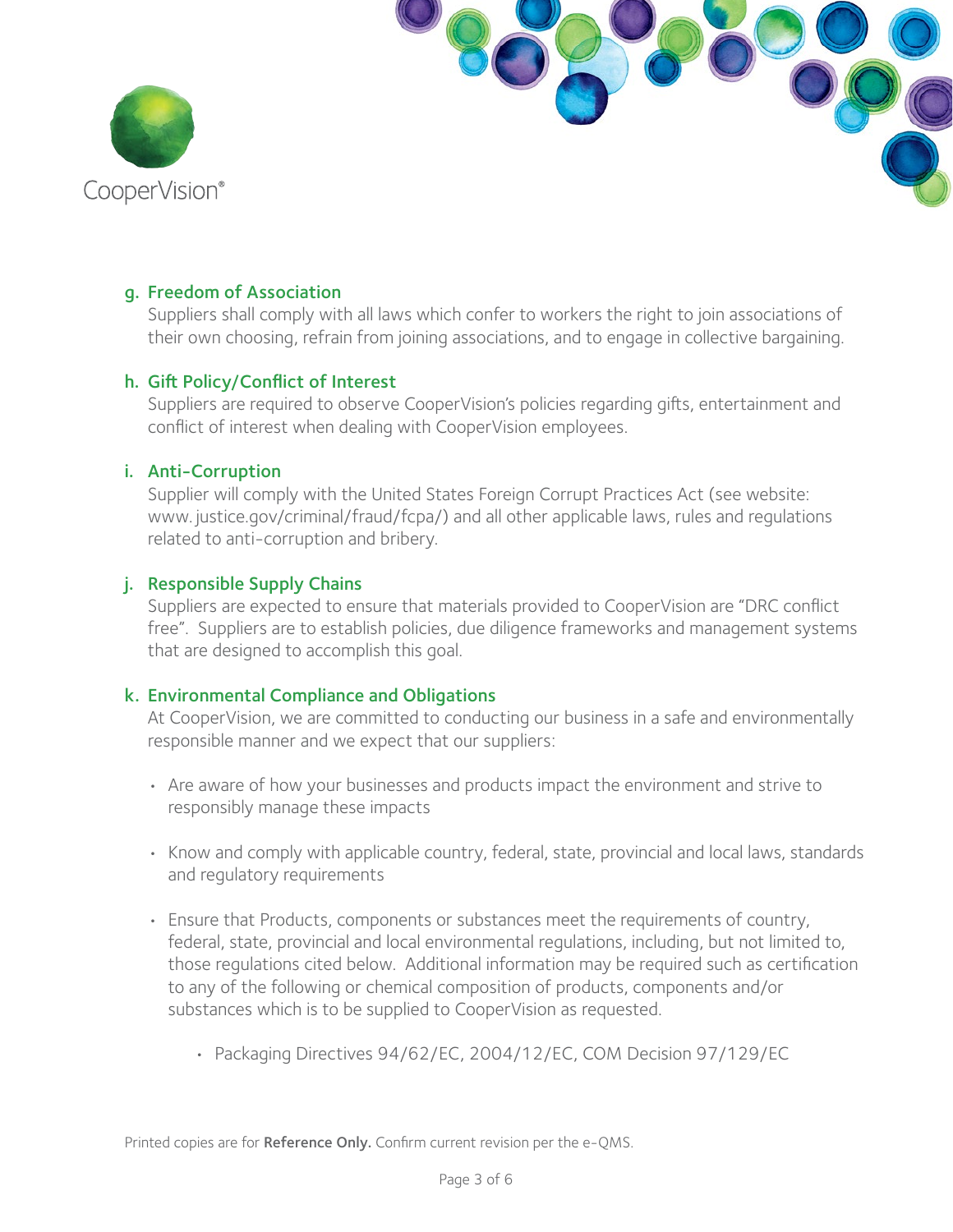



## k. Environmental Compliance and Obligations (continued)

- REACH (Registration Evaluation Authorization and Restriction of Chemicals) Regulation 1907/2006/EC
- RoHS (Restriction of Hazardous Substances) EU 2003/95/EC and China
- TSCA
- Notify us of any significant environmental compliance violations or if you suspect that Products, components or substances supplied to CooperVision are not compliant
- Comply with current global requirements for the classification and handling of hazardous substances

#### l. Regulations

CooperVision understands that our business spans multiple countries, each with unique quality/ regulatory requirements with which Suppliers must comply. Depending upon the market, requirements from FDA or ISO 13485 may not be applicable to the Supplier. In such cases, the relevant regulatory requirements as promulgated by that market's Ministry of Health, or equivalent, should be considered instead.

## 3. Additional Expectations

## a. Global Trade Compliance

As business becomes increasingly globalized, additional documentation and processes are required. It is CooperVision's expectation that Suppliers will comply with the letter and spirit of all applicable laws, rules and regulations, and any and all documentation, whether in the form of manuals or procedures, provided to Suppliers by CooperVision, regarding exports, imports and supply chain security, including, but not limited to, requirements related to Country of Origin, ISF "10+2", C-TPAT, commercial invoices, valuation, tariff classification, and wood packaging (see link below).

http://www.cbp.gov/linkhandler/cgov/trade/trade\_programs/agriculture/wpm/importation\_ wood.ctt/importation\_wood.pdf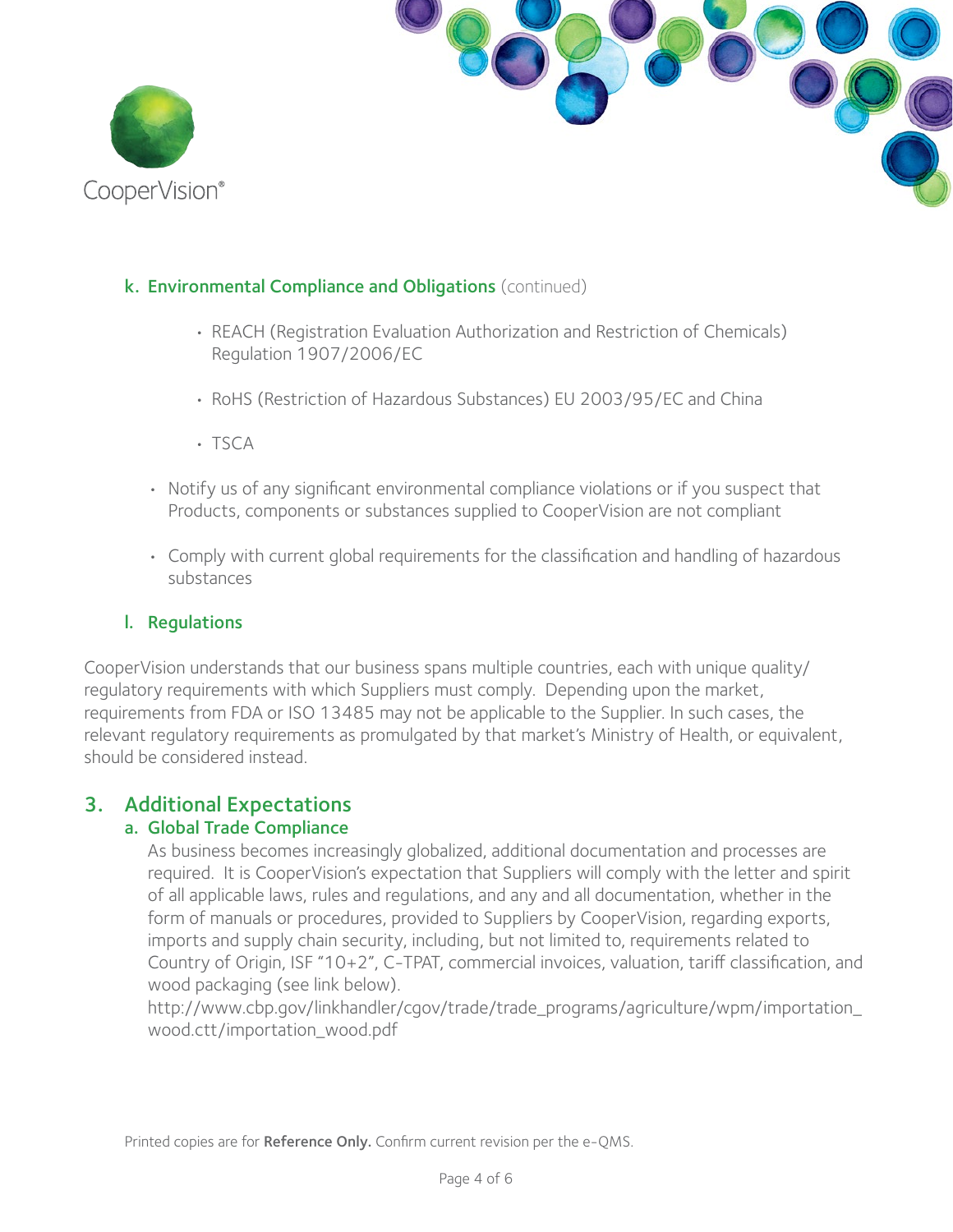

#### b. Business Continuity

 As a responsible medical device manufacturer, we expect our Suppliers, as is appropriate and as requested by CooperVision, to complete a Business Continuity/Disaster Recovery Plan to ensure minimal disruption to CooperVision's production, thus ensuring no interruption to our customers. While contingency plans cannot be developed for all potential scenarios, for those suppliers for which CooperVision has requested such a plan, we expect the suppliers to have and maintain a robust plan to facilitate rapid response and recovery in the event of disruptions and that such plan will be made available to CooperVision upon request. In addition, CooperVision expects that Suppliers will provide timely notification of any potential disruption so that an appropriate plan of action can be collaboratively developed by the Supplier and CooperVision.

#### c. Non-Disclosure Agreements

 As a supplier to CooperVision you may be asked to sign a non-disclosure agreement, utilizing a CooperVision standard form that has been created for this purpose, depending upon the level of technology or information disclosed during the course of business. It is CooperVision's policy that Suppliers shall not use, transmit or disclose confidential information to any third party except in accordance with the terms of such a non-disclosure agreement or non-disclosure requirements stipulated in any other written agreement. Supplier shall not make public announcement about or advertise the existence of such an agreement, divulge its terms and conditions or any relationship with CooperVision other than with prior written agreement of CooperVision. Suppliers shall agree not to display or use the CooperVision logo, trade secrets, trademark, or product(s) in any manner without CooperVision's prior written permission.

#### d. Change Management

The continuous improvement philosophy encourages process improvements. However, as is appropriate and as may be requested by CooperVision, suppliers must provide written notification of changes to the manufacturing or quality control processes for the Products/Services, including, but not limited to, changes to suppliers, supplier site of manufacture, process changes, testing changes, component or raw material changesor any change that could reasonably affect the quality, performance, appearance, safety, effectiveness and/or form, fit or function of Products, and shall obtain CooperVision's written approval before implementing any such change. Such approval shall not be unreasonably delayed or withheld.